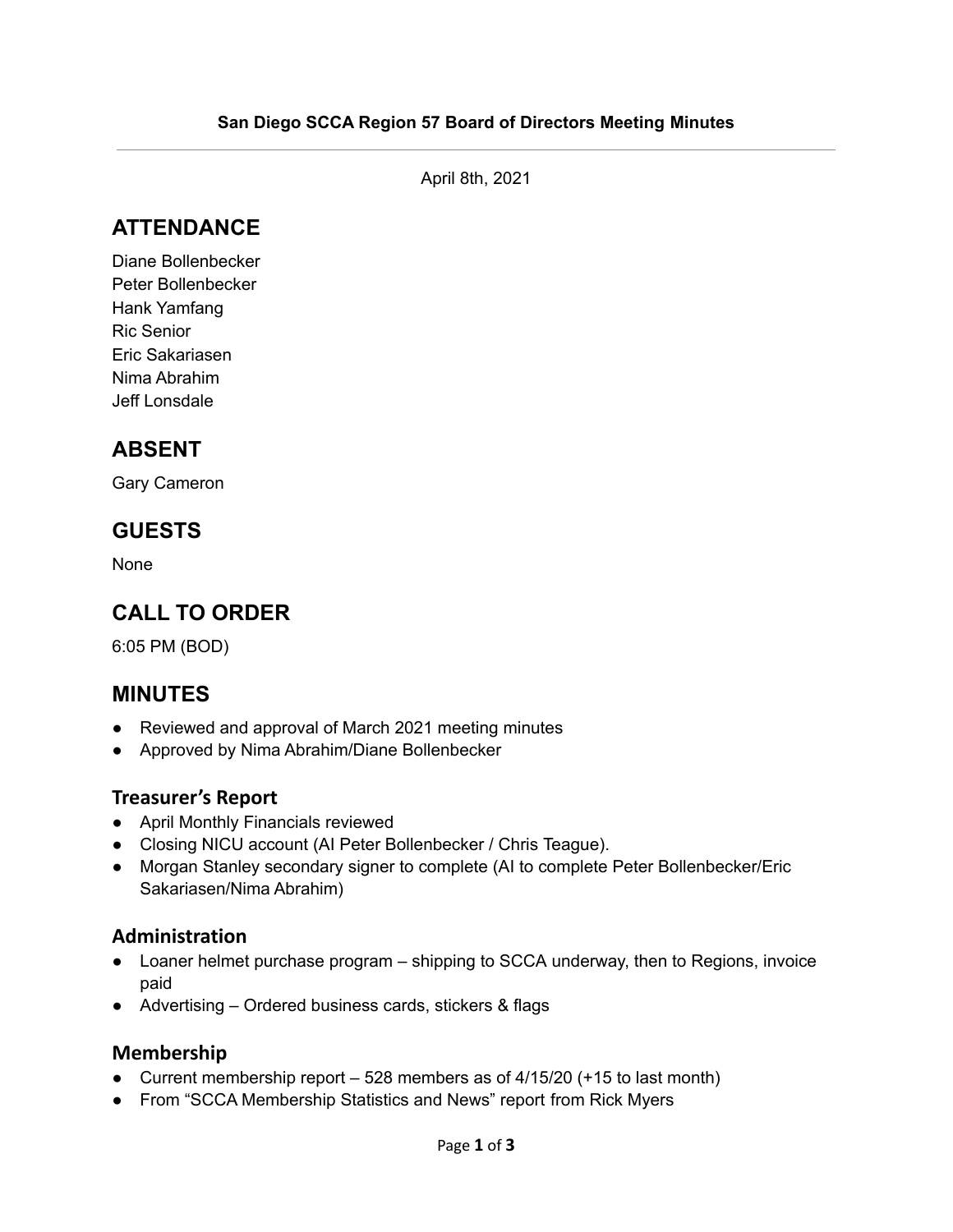- $\circ$  January 2021, 2nd in the nation with weekend memberships  $@43$ .
- February 2021, 3rd in the nation with weekend memberships @71.
- 13% & 19% conversion rates to full memberships compares favorably
- Updated script to extract unique names & emails from mailchimp and SCCA database

### **Solo Chair Report**

- Elsinore events restart June/July dates
- Lot search status and plan of action/responsibilities No updates
	- Legoland Priority
	- Golden Acorn
- EVOC engagement PB/DB drove out to EVOC site, looks workable.

### **Track Events Chair Report**

- April event status
	- HY Working on getting leadership organized.
	- PB Ordering Chromebook for event
	- PB CW changes to validate prior to Sunday
	- ES Working with Hotlaps for April event
- May event status
	- NA to run Time Attack event on Sunday
	- Registration open
	- Sanctions to complete
- December 5, 2021
	- Track date added to calendar, offered to pick up drops at track

## **Road Rally Chair Report**

- Gamblers, Dead Dollys and BBQ
	- Scheduled for May 8th, sanctioned, opened in MSR
	- Currently at 46 cars entered, ~3 weeks remaining
	- Safety/inspection run pending
	- RS Send out info on Road Rally Safety Course and take course
- Next Event
	- RS Start work on Rancho Santa Fe event

## **New Business**

• New business/other items

# **MEMBERSHIP MEETING SESSION**

● No general membership meeting this month